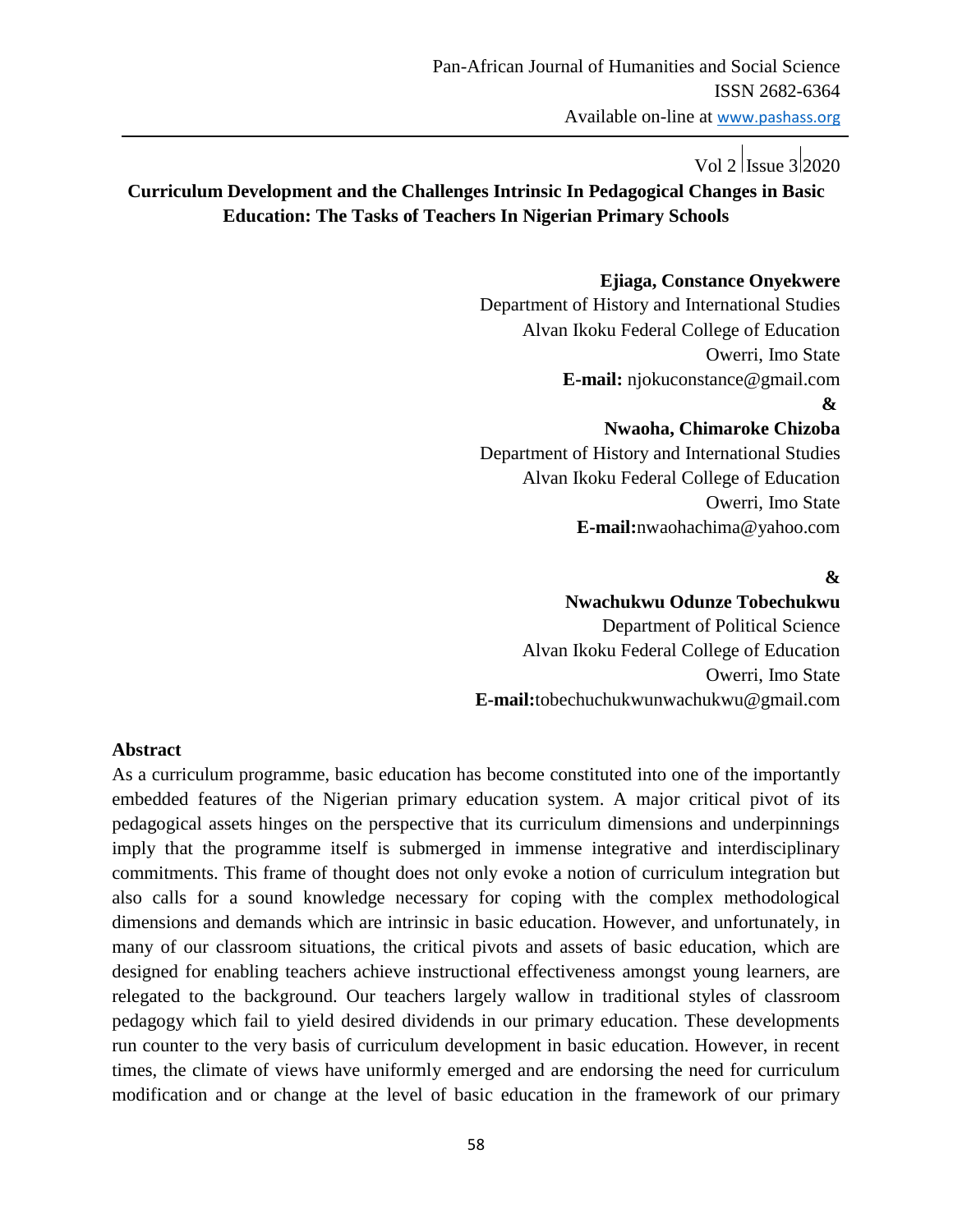schools. These views generally endorse that the teacher has an uphill task to encounter and overcome if he is to achieve some good measure of success. In particular, he has to master the epistemology and ontological imperatives involved in this directive. This directive must necessarily derive not so much from the teacher"s subject-matter knowledge and background but rather from his rational application of methodologies, principles and styles of classroom pedagogy" which can contribute significantly in bringing about innovations which are rooted in curriculum interdisciplinary and curriculum integration. This line of thought represents a kind of panacea which could be employed for the purpose of exploring and capitalizing on the assets intrinsic in basic education in enhancing the creative capabilities and powers of young persons in the arduous task of nation building within the framework of Nigerian primary schools.

### **Keywords: Curriculum, Education, Primary Education Knowledge, Government.**

### **Introduction**

The recognition of the importance and vital position of primary education in this country, according to National Policy on Education (2004:12), is explained by the objectives which this level of learning is designed to fulfill in the lives of young learners. These objectives are reflected thus: (a) the inculcation of permanent literacy and numeracy and the ability to communicate effectively; (b) the laying of sound basis for scientific and reflective thinking; (c) citizenship education as a basis for reflective participation in and contribution to the life of the society; (d) character and moral training and the development of sound attitudes; (e) providing in the child opportunities for developing manipulative skills that will enable him to function effectively in the society within the limits of his society; and (g) providing basic tools for further educational development, including preparation for trades and crafts of the locality.

The National Policy on Education (2004) endorses that primary education objectives in Nigeria, as outlined above, are to be attained through curriculum programmes based on classroom dispensation of a number of subjects. These subjects include: English language, Mathematics, Physical and Health Education, Primary Science, Religious studies, Local crafts, Social studies, Music and Arts, Creative arts and Drama. Ideally, these subjects are to be dispensed in our primary schools by holders of Nigerian Certificates of Education (NCE). The National Commission for Colleges of Education (NCCE) has also introduced Primary Education Studies (PES) as a compulsory subject for all prospective primary school teachers. The PES represents a multidisciplinary course of studies which embraces the following: Philosophy of pre-primary and primary education, social studies, integrated science, mathematics and language arts. In effect, primary curriculum programmes, whether dispensed through the NCE or PES, are intended to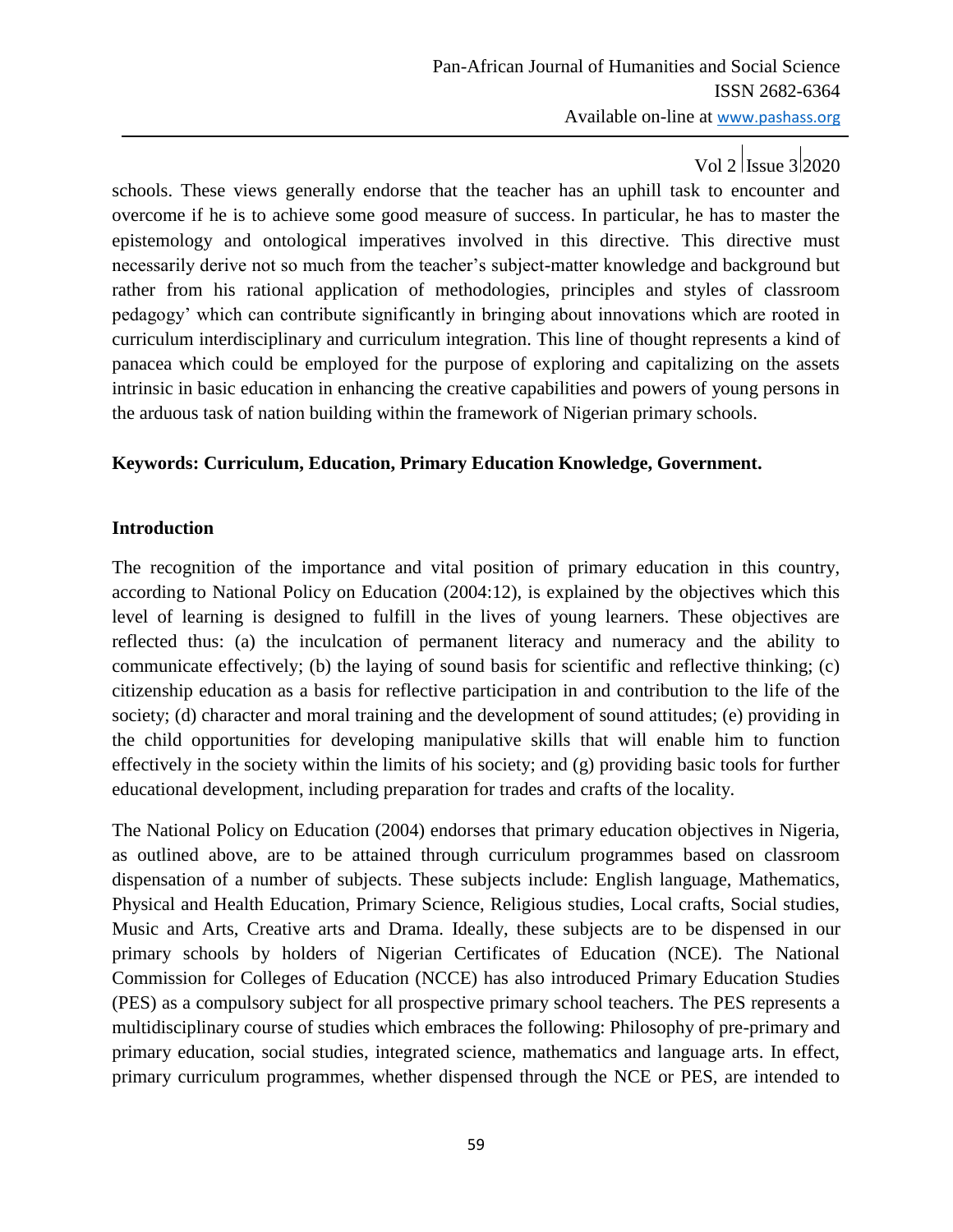help both teachers and prospective teachers meet the demands of classroom teaching in all the major subject areas in our primary school curriculum.

However, in spite of the foregoing educational innovations which represent deliberate efforts by the government to improve the quality assurance status of primary education in this country, the climate of views regarding the vital need for change in curriculum development at that level of education revealed that little in the area of qualitative growth has been recorded (Yusuf, 1995; Orubite, 2004; Obanya, 2007). In particular, Nwofo (2004) observes that as new challenges continue to arise, the need for enhanced qualitative primary education will continue to pervade public interest and debate.

The climate of criticisms continues to swing to the view that a good deal of curriculum programmes in our primary education is still based on the traditional approach to the curriculum. This approach is characterized by separate classroom instructions in the various traditional subject disciplines such as English language, Mathematics, Integrated Science, physical and health education, Social Studies, Music, Primary Science and Arts. Although these subjects do not only represent ways of organizing knowledge and also constitute the means of dealing with knowledge into thought-edifices and categories which comprise the curriculum, they are also designed to meet our practical need of making the world more intelligible and comprehensive (Tanner and Tanner, 1980). This practical need notwithstanding, however, these edifices and compartments of subject matter have emerged to represent a myriad of specializations even at the level of primary education. This fragmentation has given rise to one of the weightiest problems of primary education in modern times-a problem that impinges on the isolation of the curriculum from life experiences including the issues and problems which they raise. This development has given rise to what Dewey (1952) addressed as "the fatal disconnection of subject matter which kills the vitality of our modern curriculum in primary schools". In other words, an enthronement of this single subject approach in primary education encourages a negation of the wholistic view of knowledge about the world we live in. The development engenders a compartmentalized and specialized view of knowledge in the minds of young children which is very psychologically misplaced, particularly at the primary school stage of development.

## **Predicaments of the Traditional Approach to Curriculum Development in Primary Education and the Vitality' for Endorsing the Climate of Needs for Change Engendered by these Lapses in the Nigerian Schools' System**

The present "subject-orientedness" of primary education in Nigeria is counter-productive to the ideals intrinsic in the theoretical perspectives which underscore the basis for functional curriculum development at that level of schooling, already reflected earlier. This "ugly" feature of our primary education has been seriously criticized and challenged by a number of researchers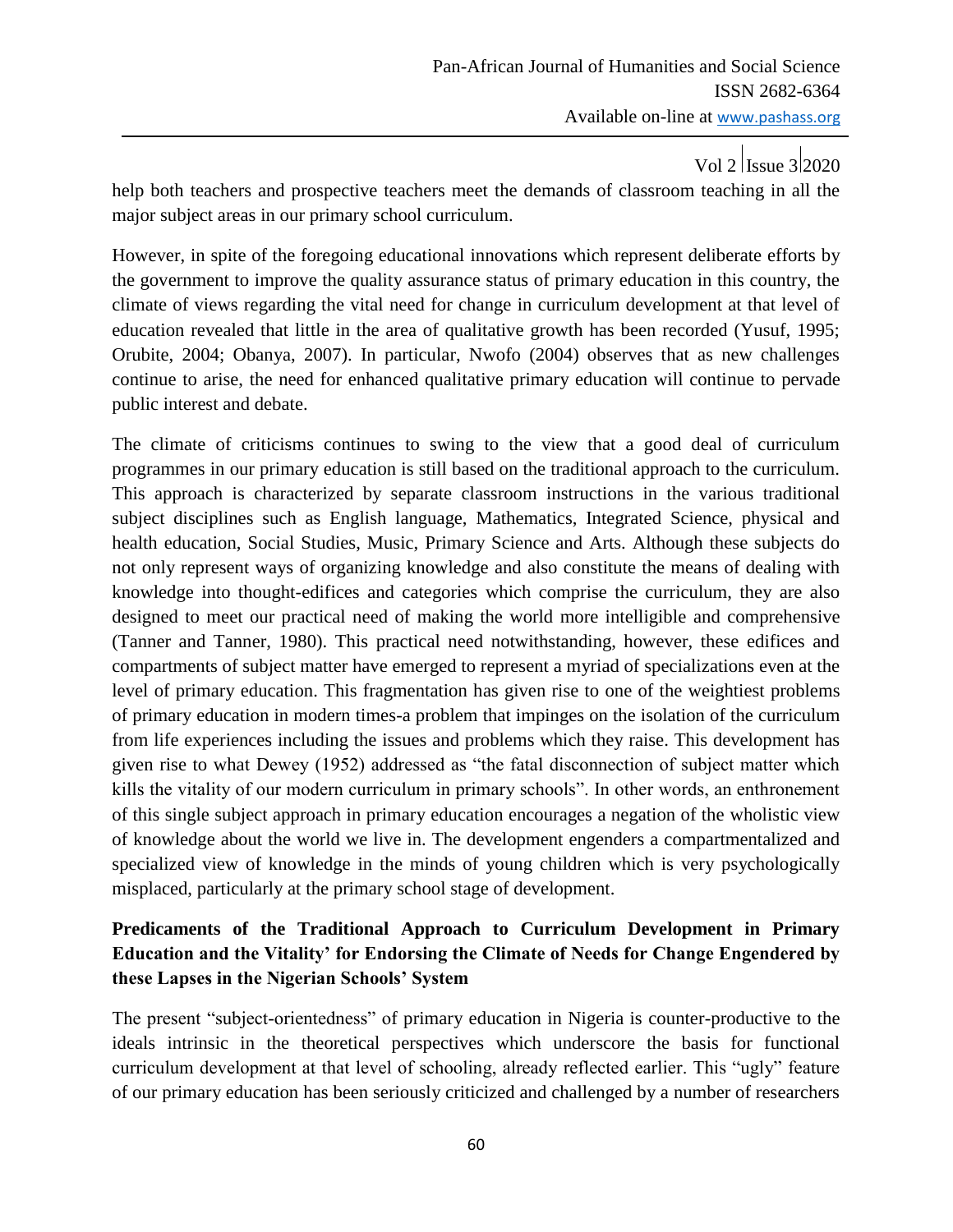and academics (Nwogu, 1987; Yusuf, 1995; Okam and Bozimo, 2000; Ibiam, 2004; Nwufo, 2004; Obanya, 2007). These academics generally endorsed that the employment of the traditional approach in curriculum development in our primary schools generally rendered these institutions negatively functional in a number of ways. These predicaments of these primary institutions bear on these lapses: (a) a projection of a negation of the importance and vitality of "child centeredness" in primary education; (b) a failure in bringing about a reconciling and integration of the pastoral care of primary education and children"s curriculum activities; (c) the dangers arising from a highly structured and arbitrary time-table arrangements of the various subjects in curriculum programmes might be quite detrimental in fostering and sustaining the interests of pupils in academic learning; (d) an enthronement of subject approach to the curriculum does not only imply a subscription to a negation of the relevance of "unity of knowledge" but also a failure in emphasizing the vital links between the various subject disciplines in school programmes; (e) the "subject-mindedness" of curriculum programmes often lack a "disciplined outlook" in the sense that it might not possess any appreciable degree of academic vigour in the advantage of young learners during classroom work; (f) the comparative absence of "integrative curriculum structures" in classroom programme usually renders them abstract and unreal for teaching in imaginative ways that are designed for fostering discovery and problem-solving in the young learner; and (g) a revelation that a complete subjection and exposures of primary school children to the subject approach to curriculum development usually brings about a dampening of their interests and initiatives in the learning process. Besides, the approach is considered to be highly restrictive and tends to run counter to the growing awareness of the social mobility function of education (Tanner and Tanner, 1980; Alaezi, 1991; Okam, 1998; and Kazi and Okam, 2000).

Schofield (1975) observes that at the level of primary education, the employment of the traditional subject approach largely bears on a consideration of the curriculum in terms of knowledge to be acquired and facts to be stored rather than in terms of activity and experience for the growing child. Morrish (1975; 31) expatiates further that the employment of the traditional approach has rendered many primary schools non-functional in terms of responding to the climate of needs required to improve the lots of children and young persons. He discloses that these institutions have failed the child in his aspiration in a variety of ways including the following: (a) developing in him the fundamental human powers and to awaken him to the fundamental interest of civilized life so far as these powers and interests lie within the compass of childhood; (b) encouraging him to attain gradually to control an orderly management of his energies, impulses and emotions, which is the essence of moral and intellectual discipline;(c) helping him to discover the idea of duty and to ensure it; and (d) opening out his imagination and his sympathies in such a way that he may be prepared to understand and to follow in later years the highest examples of excellence in life and in conduct.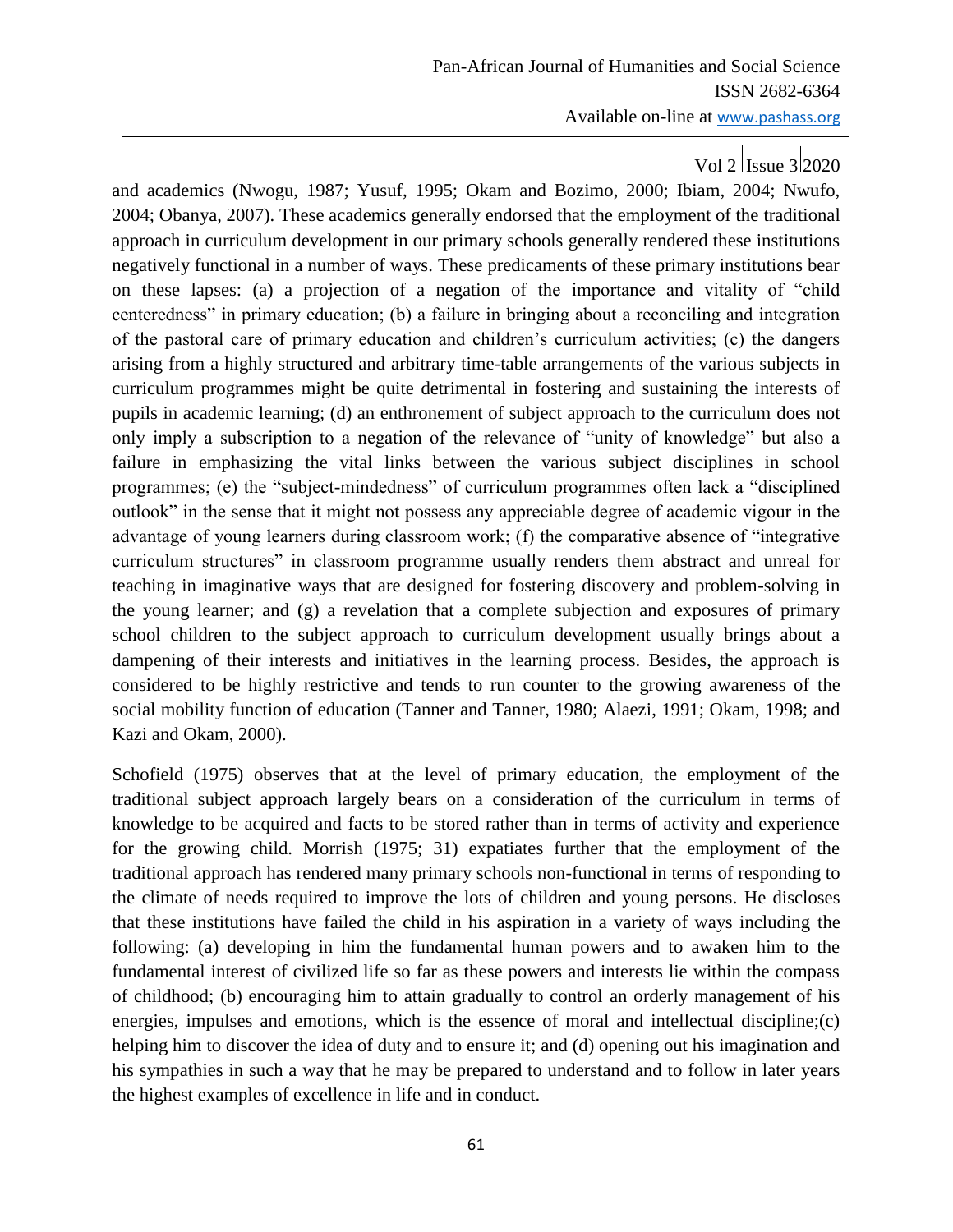# Vol 2 Issue 3 2020

Schofield (1975) reveals that one of the lapses exhibited in primary schools, which operate on the basis of the traditional approach to the curriculum, bears very negatively on their failure to harmonize the needs of children in relation to social needs. He discloses that a major mistake of these primary schools is to relegate the needs of the society to the background and concentrate solely on the real or imaginary needs of the child. He elaborates further that since many of these schools, very often, fail to discover the real needs of their pupils, they also fail to provide these young learners with the appropriate curriculum programmes necessary to benefit them on the one hand and the society on the other hand. Schofield (1975:75) reflects the problem and failure of primary education to function effectively as baselines for enabling children discover what life holds for them.

A child"s abilities and aptitudes create certain needs which primary education must fulfill. Many primary schools have failed to recognize that, because different children have different abilities and aptitudes, they (the schools) have different uphill tasks to employ the education process to meet their needs. However, since many of these schools fail to discover these needs and educate these children accordingly, they cannot be said to be child-centred in any justifiable sense. These primary schools are, therefore, not making possible individual development of children through initiating them rationally into the content of the curriculum by way of education.

## **The Climate of Change which Engendered the need for Instituting Integrated Curriculum Development at the Level of Basic Education in the Framework of Nigerian Primary Schools**

The Climate of opinion on school learning was largely instrumental in the endorsement of the view that the traditional approach to curriculum development in primary education has generally relegated to the background the orchestration and demonstration of the intrinsic connection between "curriculum" and "suitability" with reference to the growing child (Yusuf, 1995; Okam and Kazi, 2000; Ukeje, 2000; Orubite, 2004; Ibiam, 2004, Nwufo, 2004; Obanya, 2007; Okam and Danbaba, 2011). These scholars generally disclosed that, for too long, primary education, as a base-line for sustainable educational development, has failed through the curriculum, to convey to the young learner in the school, knowledge, beliefs, aspirations and attitudes which are essential for the business of living - a design which is meant to capitalize on the curriculum ideals and realities of primary education for sustainable educational development.

However, a major promise of the curriculum designs established in the National Policy on Education (2004) largely derive in their potential for making schooling a functional happening in the lives of young learners in our primary schools. This Policy has called on schools to cease every opportunity, classroom-wise, to make primary education functionally relevant to the cognitive, affective and psychomotor needs of young learners – needs conducive for sustainable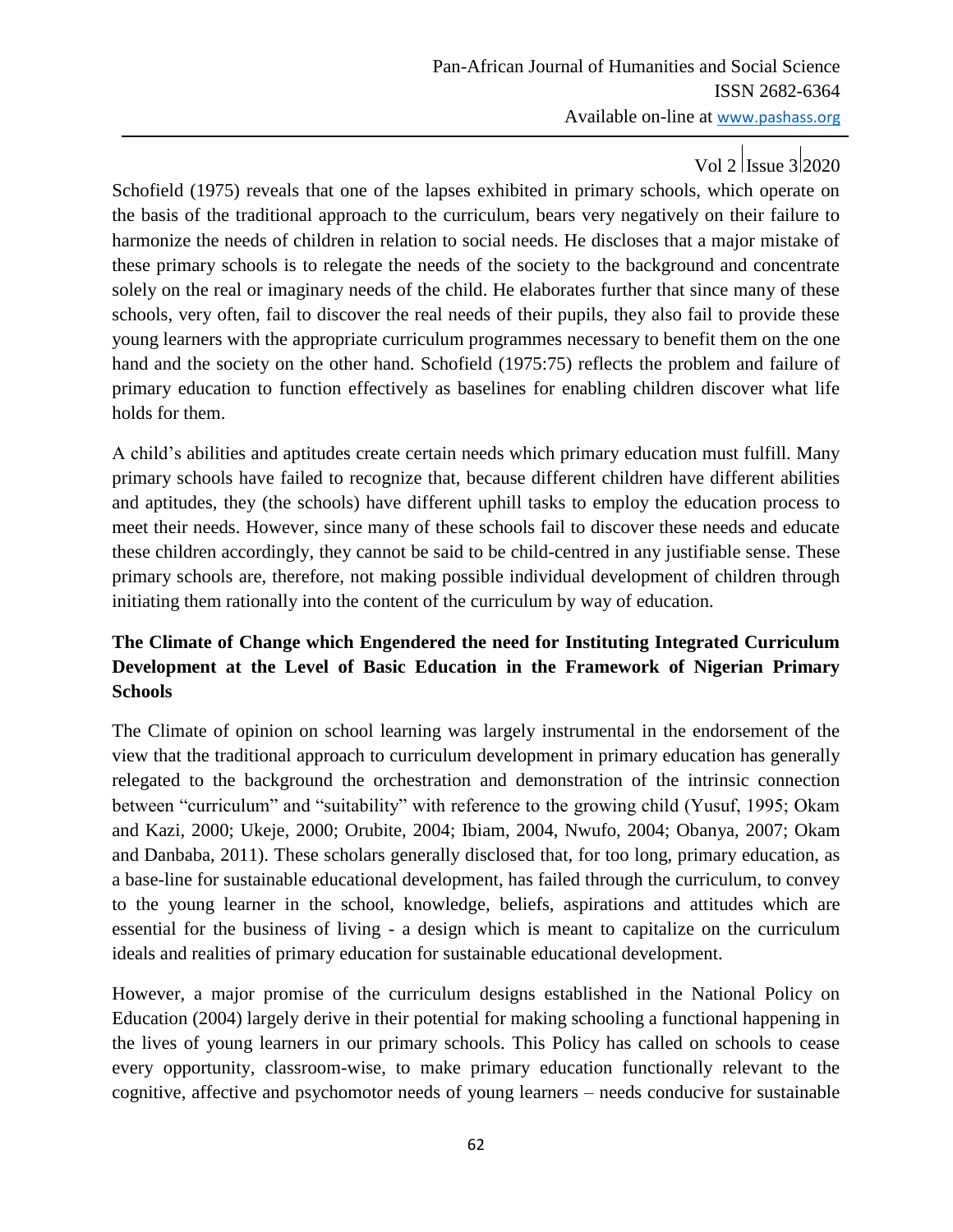educational development. Alaezi (1991) submitted that this "functionality principle" essentially endorses a call for a practical application of schools" learning into three main identifiable features, namely: (a) acquisition of permanent literacy, numeracy and the ability to communicate effectively; (b) character and moral training and a development of sound attitudes; (c) provision of opportunities for developing manipulative skills. The foregoing submissions on sustainable educational development imply, among others, that the instructional programmes built into the curriculum design which bear on primary education should not only be tailored at making young learners become acquainted with bodies of content but should also be oriented into employing those knowledge structures to find what speaks to them and helps them grow in their innermost selves. This envisaged curriculum package, according to Bryan (1974), has to capitalize on the need to assist the young learner to grasp the issues involved in the "human condition" so as to develop qualities demanded in the National Policy on Education (2004) for the purpose of sustainable educational development. It was largely this concern with "human condition", a concern which was generated by revelations from knowledge and awareness regarding child development, according to Bryan (1974), which led to the post-war curricular reform movement into issues, ideals and realities which impinge on basic education. These reform movements were, in part, largely instrumental in the foundation and establishment of "curricula integration" in primary education. These developments were also largely responsible for the emergence of social studies education, as a curriculum design in the 1970's in Nigeria. Okobiah (1985) endorses that it was a recognition of the potentialities of social studies for inculcating the right type of attitudes, skills and virtues of an individual through a unified, integrated and interdisciplinary curriculum that the planners of the National Policy of Education gave it a prominent place within the core subjects of the primary schools curriculum in the 6-3-3-4 system of education. Obanya (2004) reminds us that it was the same concern for "human condition" that shifted our attention to integrated curriculum as a possible means of providing meaningful learning to pupils at the primary education level. He advances that the focus of Basic Education in this country is the development of basic survival skills in the learner in such a way that he can meaningfully participate in economic and civic life of his society, and also be adaptable to ever changing societal and global realities and expectations. He reveals that this development cannot be obtained when learners are offered a restricted world view through the lenses of discrete subject matter; he reflects that learners must be able to see patterns, relationship and connectedness between different aspects of the curriculum material, and between the curriculum and the challenges of living. He sums up that curriculum integration is the driving force for modern curriculum development in basic education.

### **Responding to Demands of Climate Change at Basic Education: Exploring Curriculum Integration as Basis for Curriculum Development in Nigerian Primary Education**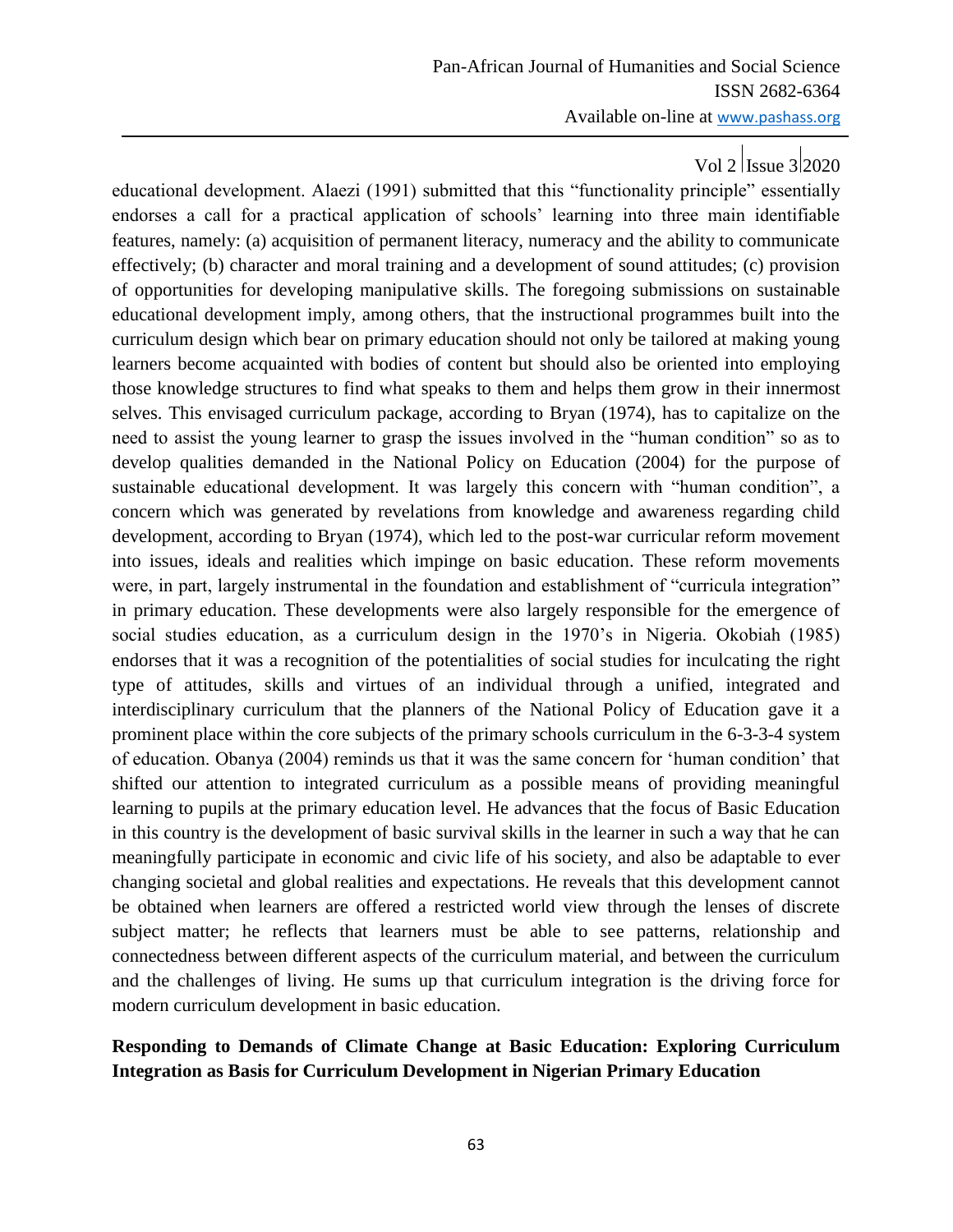In response to the demands intrinsic in climate change at basic education in Nigeria, it is endorsed that this task rests on the view, among other things, that modern curriculum development in the totality of primary education must necessarily derive its basis from curriculum integration. Curriculum integration is designed to solve problems created by the separate subject approach in primary education. Its orientation is aimed at incorporating "wholistically" and or "integratively" knowledge from many realms of learning. The subject matter established in this development is geared, among others, at creating a universe of inquiry, discourse and understanding amongst youngsters of different backgrounds and aspirations who, as citizens of a free society, are obliged to share certain responsibilities and issues (Tanner and Tanner, 1980). These responsibilities and issues are essentially meant to encourage and develop the following amongst learners, namely: self confidence and initiative; power of imagination and resourcefulness; desire for continued knowledge and learning; appreciation for the dignity of man and liberty; sense of respect and tolerance for the opinion of others; social attitudes and values such as co-operation, participation, interdependence, open-mindedness, honesty, integrity, diligence, trustworthiness and obedience (Okam, 1998; Obanya, 2004; 2007).

At the primary school level of education, this "new" subject-matter arrangement is meant to provide young pupils with insight into the use of functional curricular structures and processes which are of relevance to modern civilization. Because this integrated curriculum package is intended to provide content which is both meaningful and relevant to a young learner"s personal life, it is mainly organized according to the needs and problems of young people that demand personal and social understanding. Consequently, the divisions of subject-matter that are characteristics of the traditional subject curriculum are dissolved since these problems are not confined to the singular disciplines or subject fields that constitute the separate bodies of organized knowledge (Bellack, 1965; Pring, 1971; Alaezi, 1991; Obanya, 2004; 2007; Okam, and Abdullahi, 2011).

Thus, thoughts which bear on the relevance of "curriculum integration" in primary education paved the way for shifting the context of curriculum development from individual subject disciplines to broad and integrated groups of knowledge as represented in basic education for handling pedagogical issues and problems in primary education. This development, according to Tanner and Tanner (1980), necessitated the need for envisioning general education programmes in which instructions are geared towards cutting across the disciplines while special efforts are made to show the intimate relationship between these fields as concepts from them are brought to bear on societal problems or issues raised in the curriculum for solutions with reference to young learners.

As a curriculum programme, basic education represents a baseline that is designed to satisfy, at least, the minimum learning needs of people. It combines a wide variety of formal and non-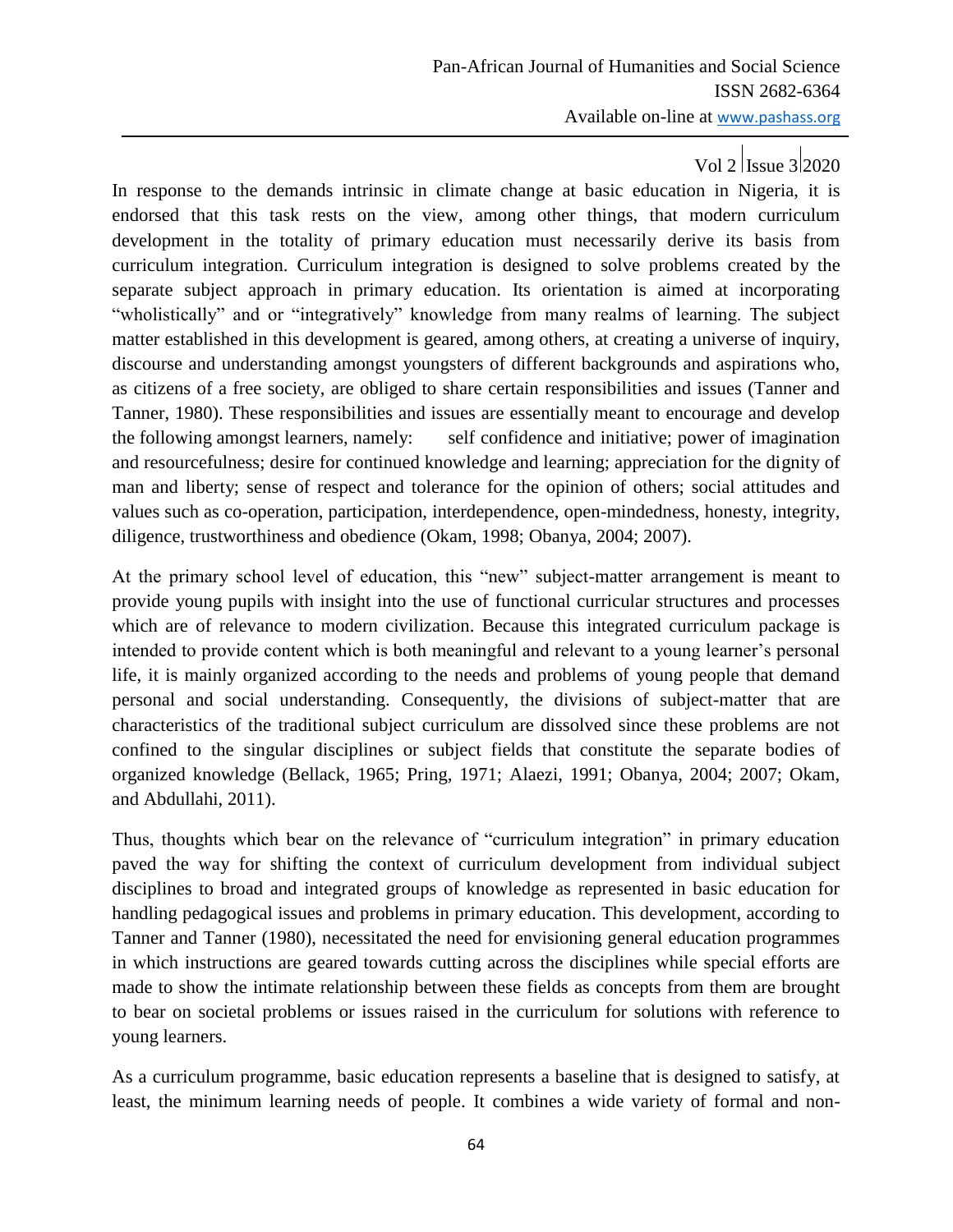# Vol 2 Issue  $3|2020$

formal educational activities and programmes designed to enable learners acquire functional literacy. Fadare (2001) reflects that basic education programmes are usually tailored at achieving, among others, the purpose of promoting social effectiveness in people by raising their level of consciousness in such a way as to enable them align themselves with the dictates of the reality of their lives and be able to meet the demands of their environment.

The Federal Government"s Implementation Guidelines (FGN, 2000) expatiates further that basic education is aimed at equipping individuals with such knowledge, skills and attitudes that will enable them achieve the following: live meaningful and fulfilling lives; contribute to the development of society; derive maximum social, economic and cultural habits from society; and discharge their civic obligations completely. In the context and framework of curriculum integration, Tanner and Tanner (1980) disclosed that basic education largely derives sustenance from a progressivist curriculum legacy which endorses that in the education process, there is always the persistent force towards equilibrium in considering the learner, society and the world of organized knowledge as vital interactive sources and influence for curriculum development. They subscribe that these sources and influences emerged as paradigm artifacts and features intrinsic in the curriculum established in basic education. In this circumstance, according to Tanner and Tanner (1980: 435), basic education demands that the learner, the society and the world of knowledge must be treated in their complementarities rather than antagonistically if education progress is to be made. Thus, a commitment to the tenets of basic education is expected to provide a kind of general education which would help create unity out of diversity. These tenets are in consonance with Dewey"s (1952: 85-86) progressivism views about the curriculum which subscribe that; the body of knowledge is indeed one; it is a spiritual organism. To attempt to chop off a member here and amputate an organ there is the veriest impossibility. The problem is not one of elimination, but of organization; of simplification, not through denial and rejection but through harmony.

Thus, the curriculum underpinnings of basic education, according to Tanner and Tanner (1980: 435-438), must, of necessity, be channeled at addressing and bringing about possible solutions to issues and problems which have bearings on the following: (a) how best to relate curriculum to life; (b) the question of re-humanizing and re-synthesizing the curriculum in order to search for new curriculum structures; (c) a development of interdisciplinary studies and courses for the possibility of addressing and proffering solutions to issues, concerns and problems; (d) inquiry and problem-solving including knowledge production and knowledge building; (f) reflective thinking for a purpose of channeling it effectively to the social problems of the day to a sufficient degree; (g) the exhibition of intellectual productivity rather than a counter-productive enterprise that derives through the process itself; (h) a liberation of the capacities of every individual for a purpose of embracing individual autonomy; (i) an education that is tailored to the service of the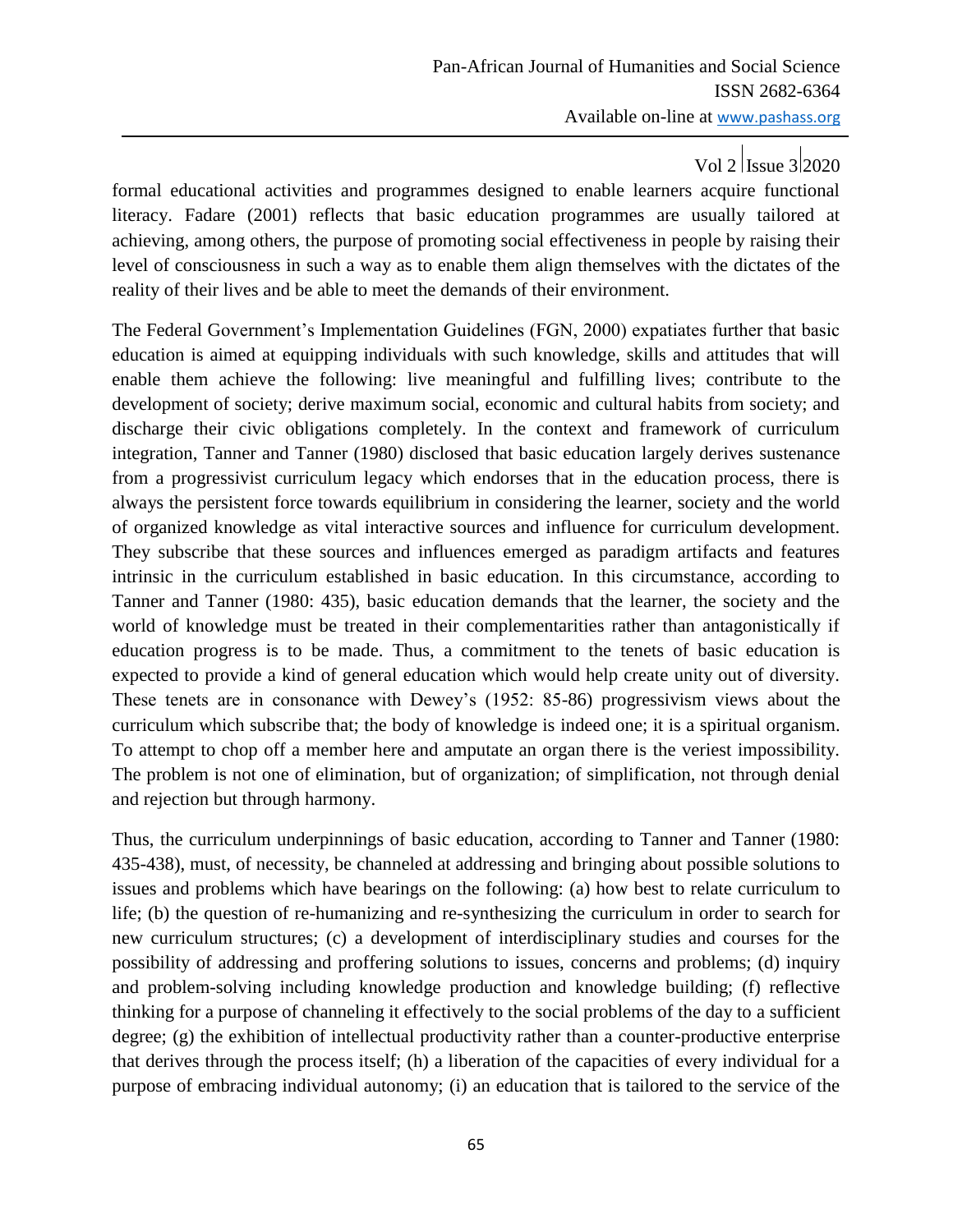democratic ideal; and (j) an establishment of relationship between learning about real life situations and problems and possibly bringing about a closure of the gap between curriculum development and social needs. These issues and problems clearly evoke a sound knowledge and display of the tenets of curriculum synthesis and curriculum integration to tackle them effectively including the proffering of needed solutions.

## **Curriculum Development on Climate Change at Basic Education: Capitalizing on Curriculum Integration in the framework of Primary Schooling for Executing Programme Designs**

Curriculum development on climate change at basic education level demands, among other things, that if the instructional assets of curriculum integration in the totality of the framework of primary education must be visualized as one of those avenues for establishing a strong basis for teaching and learning at that level (basic education), it has to be functional. This "functionality principle" presupposes that basic education has to be tailored at meeting a number of ends namely: (a) it has to be problem-solving in orientation; (b) it must possess and display transfer values; and (c) it must display a purpose that relates to life (Alaezi, 1991; Okam and Mang, 2007; Okam and Abdullahi, 201 1; Obanya, 2004; and 2007).

Okam (2005) reflects that the foregoing criteria must be made operational in a classroom setting within a framework of an understanding that basic education represents a relevant curriculum package which aims at integrating many related realms of knowledge so long as they offer to the learner a wholistic portrait of man and his knowledge of society. The implications of this perspective with reference to a classroom dispensation of basic education curriculum programmes in our primary schools are considered in terms of the demands made on the teacher, as follows: (i) pedagogical orientations; (ii) curriculum structures established in instructional programmes; (iii) scope of curriculum programmes; and (iv) design of curriculum programmes. These issues are briefly examined.

## **Pedagogical Orientations**

In the above perspective, teachers are required and urged to groom young learners towards being intellectually capable such that they are to think for themselves; these teachers are meant to orient young learners into a variety of practical tasks designed to enable them take decisions; teachers are urged to display elements of creativity which are geared at encouraging scientific and reflective thinking amongst the young in their classrooms. A major pedagogical imperative hinges on the task of urging teachers portray the basic education curriculum as activity-oriented structures which are tailored at providing children with opportunities to practice a variety of skills which would assist them function effectively both at school and in later life. (Fadare, 2001; Obanya, 2004 and 2007).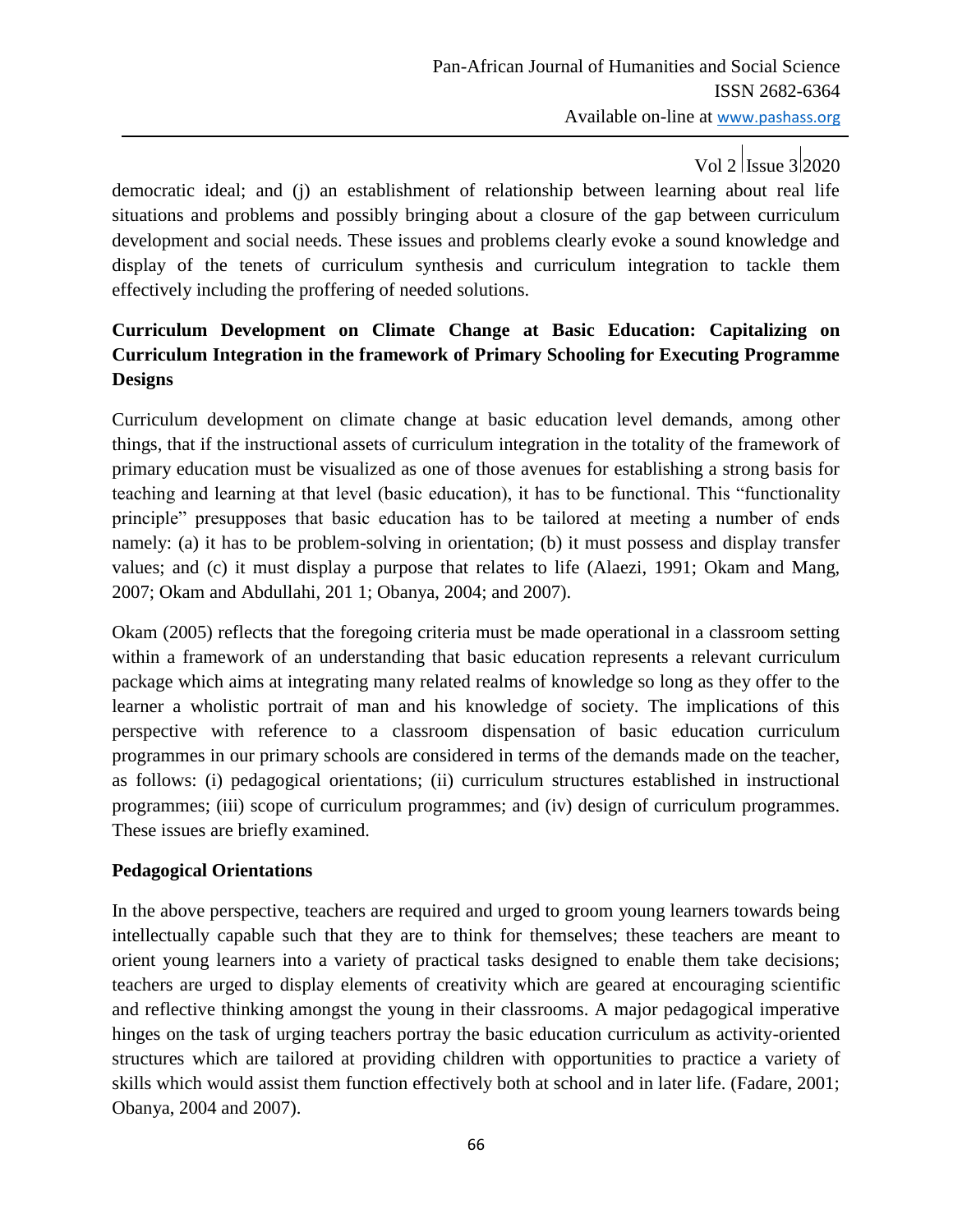Vol 2  $|$ Issue 3 $|2020$ 

#### **Curriculum Structures Established in Instructional Programmes**

The structures of the entire instructional programmes established in basic education curriculum has to underscore the vitality of the interrelationships of its parts, in contrast to the structure of each specific subject discipline of the traditional curriculum approach. Okam and Mang (2007) submit that this development should constitute the hub of curriculum structures in basic education programmes. In this orientation, interdisciplinary studies are being encouraged as replacements for single-focus study of separate subjects. The aim is to provide the process by which individuals use knowledge from many realms in making decisions which bear on social and public policy. The idea is to enhance a development of skills of analytical reasoning through the establishment of relationships that cut across various subject-matter areas (Okam, 1989; Alaezi, 1991; Obanya, 2004 and 2007; Okam and Mang, 2007; Okam and Abdullahi, 2011).

### **Scope of Curriculum Programmes**

Okam and Mang (2007) reflected that if the scope of curriculum programmes is to be rendered very broadly and requisite enough for the purpose of achieving instructional effectiveness in basic education, its content must be formulated to encompass more than the infusion of art, music, literature and philosophy into social science programmes. It is also envisioned that many aspects of the natural sciences will be grafted into curriculum programmes. The emphasis will be on problem-solving rather than on fact-accumulation; it will also be geared towards

underscoring the interrelatedness and the continuity and repetitive quality of thoughts, creations and actions of predecessors which affect and are related to the works of contemporaries" (Tanner and Tanner, 1980: 425)

#### **Design of Curriculum Programmes**

A major promise of curriculum integration in primary education lies in its potential for making basic education a relevant happening in the lives of young learners (Okam and Mang, 2007). Tanner and Tanner (1980:420) reflected that the philosophy behind the entrenchment of basic education in primary education programmes impinges on the view that young learner need "free times and sympathetic guidance to look at life, to look at themselves, and to look at the human condition and slowly to decide how they mean to spend themselves and by what means they choose to govern their values upon this earth". Tanner and Tanner (1980) endorsed that the function of curricular programmes in basic education should not be for pupils to become acquainted with bodies of content but rather to use these great treasures of culture in finding what speaks to them and helps them to grow in their innermost selves.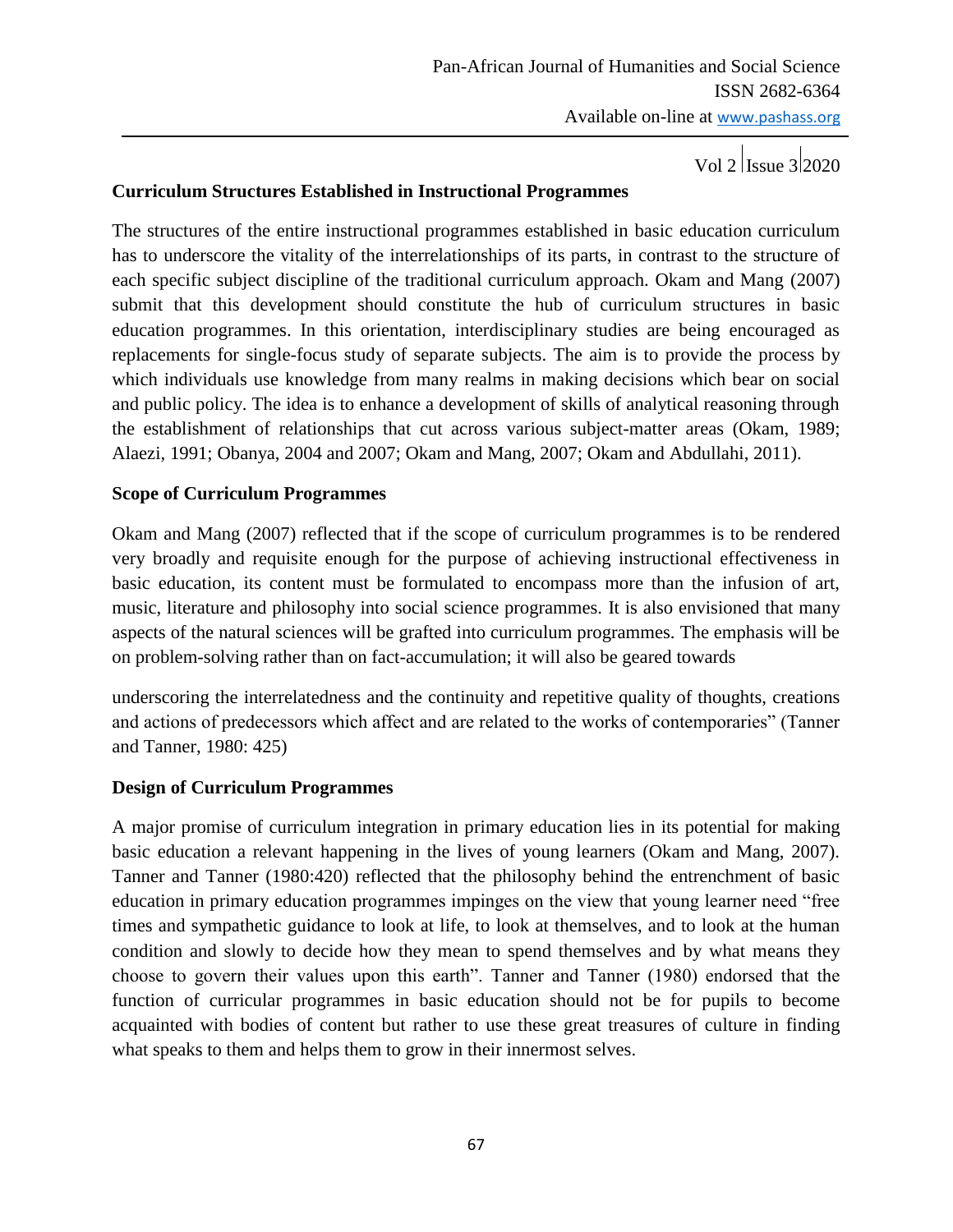## Vol 2 | Issue 3| 2020

## **Capitalizing on the Relevance of Curriculum Integration in Executing Curriculum Development in Basic Education in Nigerian Primary Schools: Challenges and Tasks of the Teacher**

The tasks involved in exploring the assets of curriculum integration in achieving instructional effectiveness in basic education in our primary schools necessarily demands that the teacher of the programme has to be knowledgeable and aware of its unique perspectives without which it might not function effectively in our schools" settings. These perspectives represent important operational tools for the teacher. He needs to capitalize on the functions of these operational tools in the benefit and interests of young learners in teaching-learning situations involving basic education programmes. The implications of these tasks for the teacher are considered in terms of a number of components of the curriculum which bear on basic education programme, namely: (a) The philosophy; (b) Curriculum Orientations; (c) Ontological Dimensions; (d) Instructional Methodologies; (e) Resource Materials Exploration and Usage, and (f) Evaluation Procedures.

he foregoing instructional design issues and assets are briefly addressed in terms of the classroom tasks of the teacher of basic education programmes in our primary schools.

### **The Philosophy**

The teacher has to recognize that the philosophy behind the teaching of basic education in our schools should be seen as one of the main avenues of establishing a strong basis for the production of effective citizenry and of forging a cohesive society that will support a notion of nation-building within the context of Nigeria as a democracy (Okobiah, 1985; Okam, 2002; NPE, 2004; Okam and Mang, 2007). This criterion has to be made operational in a classroom setting within a framework of an understanding that basic education represents a relevant curriculum package which aims at integrating many related subject matter areas which offer to the young learner a wholistic portrait of man and his knowledge of society (Okam and Mang, 2007).

### **Curriculum Orientation**

The curriculum content of basic education programmes is visualized as artefacts which are contrived as a basis for solving problems created through the employment of the separate subject approach in the curriculum of schools and colleges. These developments are in consonance with the essence of the curriculum dimensions and orientations established in basic education programmes. The curricula envisaged in these developments are aimed at incorporating integratively knowledge and inspirations from many realms of learning. The subject matter established in this curriculum development has to be tailored, among others, "at creating a universe of inquiry, discourse and understanding amongst youngsters of different backgrounds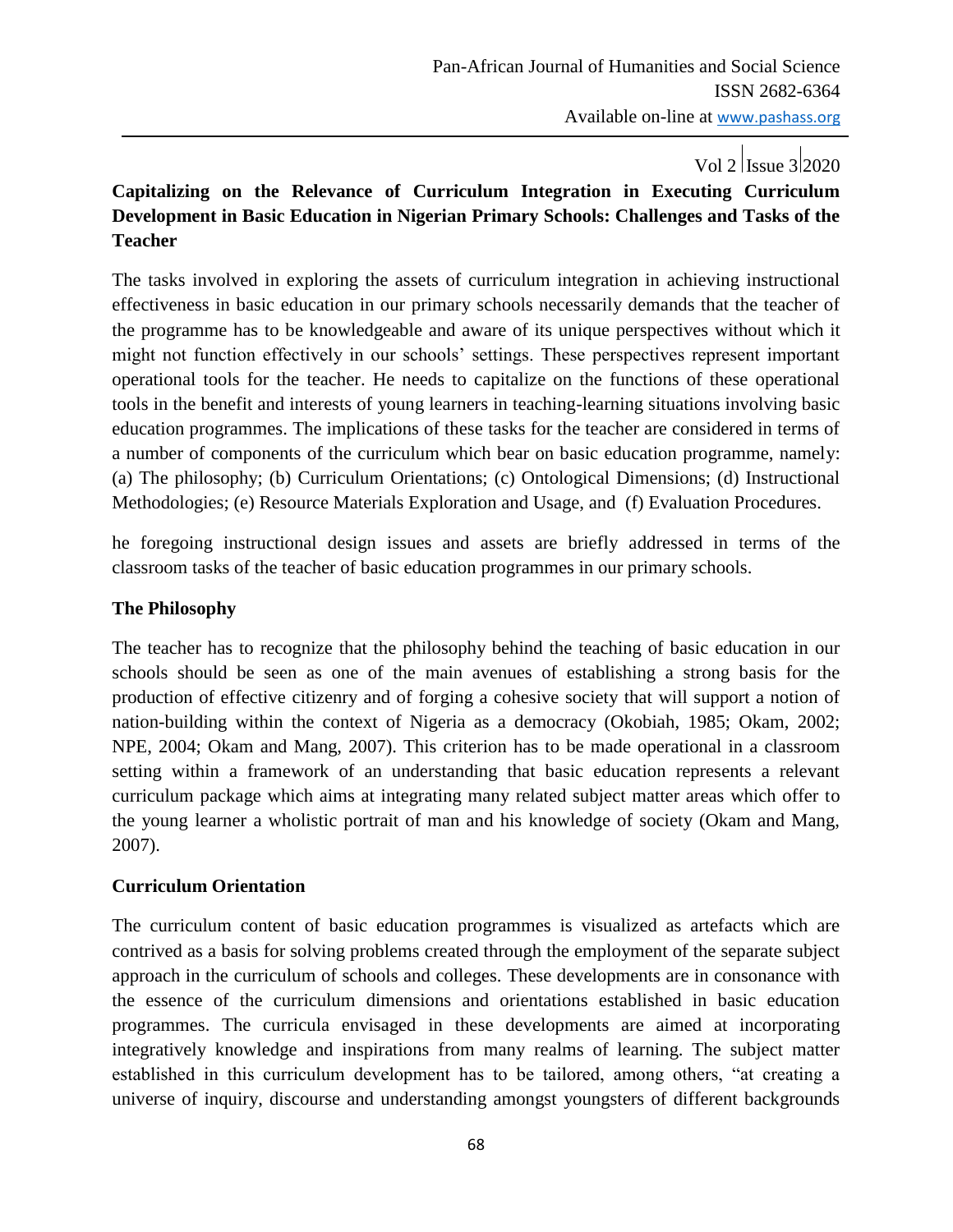# Vol 2 | Issue  $3|2020$

and aspirations who, as citizens of a free society, are obliged to share certain responsibilities and problems (Tanner and Tanner, 1980:415). This curriculum package is expected to provide young pupils with some insight into the use of knowledge structures, perspectives and processes which have relevance to modern civilization. Most importantly, since basic education is intended to offer a curriculum which is both relevant and meaningful to the young learner"s personal life, it has to be largely organized according to the needs and problems of young pupils that demand personal and social understanding (Okam, 2002; Okam and Mang, 2007).

### **Ontological Dimensions**

The ontological dimensions of basic education underscore the need for the formation and development of useful and democratic values for the young learner who is expected to mature into an effective citizen (Engle, 1977; Banks and Clegg, 1977; Tanner and Tanner, 1980; Okam, 2005). This perspective is hinged and oriented to the maintenance and extension of fundamental values of a democratic society with particular reference to the young learner, as a prospective citizen. Since values are so clearly involved in citizenship formation, the ontological dimension of basic education demands that curriculum programmes have to be tailored to emphasize the value components of citizenship (Engle, 1977; Okam, 2002).

### **Instructional Methodology**

It is underscored here that the effective implementation of programmes established in basic education in schools must depend on teachers whose expertise, among others, derives not necessarily from their subject-matter knowledge and back-ground but rather from a rational application of methodologies and styles of classroom pedagogy which can contribute significantly to bringing about innovations intrinsic in curriculum integration (Engle, 1977; Okam 2002). This directive demands from the teacher an exhibition of skills and competencies needed for instituting rational classroom manipulations of the content areas of basic education for the purpose of achieving learning objectives which centre on the needs and interests of young learners considered within the larger framework of Nigeria's needs and interests as a thriving democracy. An establishment of a functional basic education curriculum in our primary schools has to be visualized largely in terms of activities and experiences on the part of learners rather than in terms of knowledge to be acquired and facts to be stored. This thinking-pattern explains why the methodologies needed for classroom dispensation of this curriculum needs to avoid subject compartmentalization and should, therefore, emphasize the integration of subject matter from many disciplines for a major purpose of offering explanation about man in society. If such a curriculum is to emphasize the "functionality principle", it must provide a considerable variety of openings for independent inquiry amongst learners who may bring special gifts and talents to solving any problem and might also develop forms of cooperation with their fellows which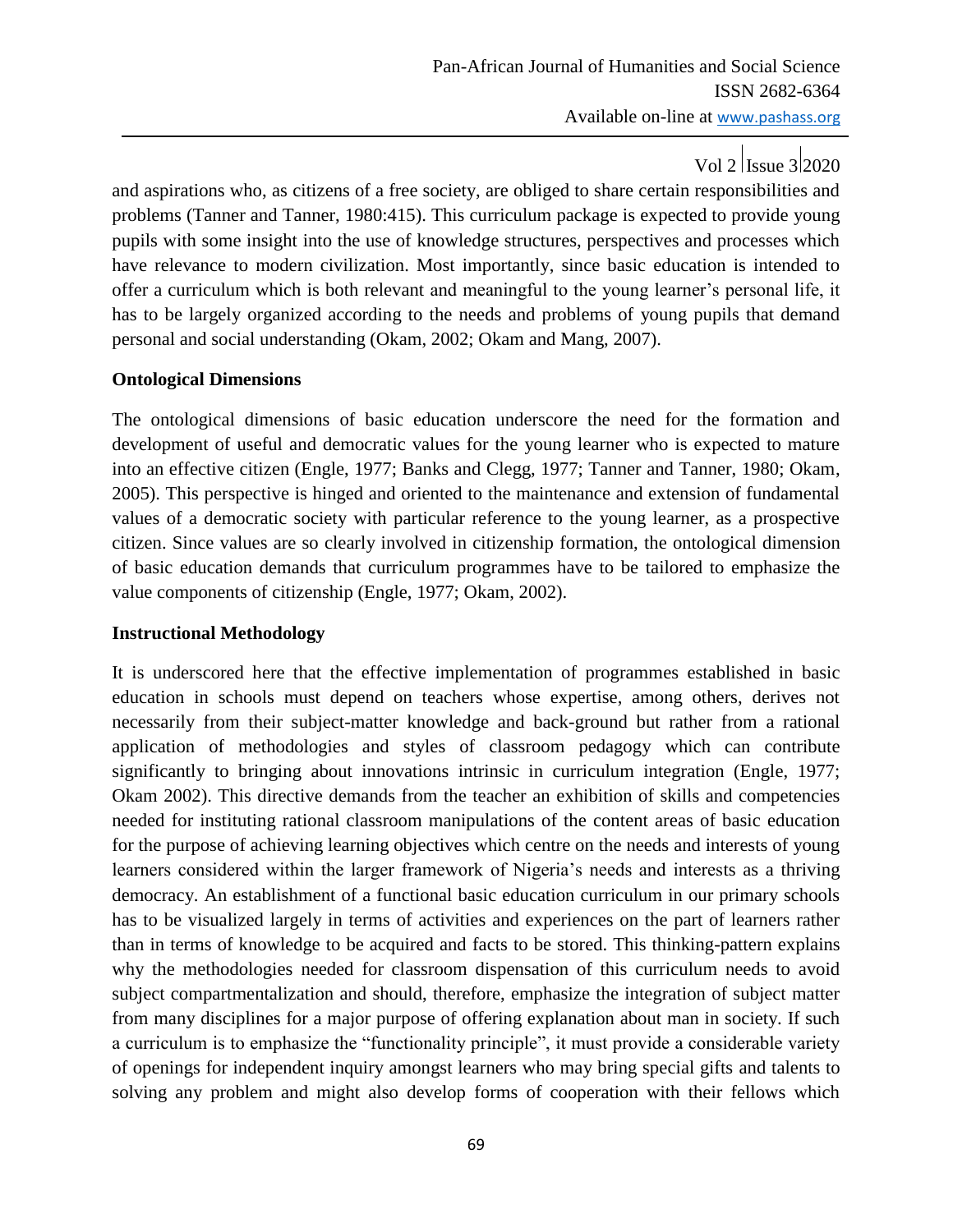would have social significance. This scheme is essentially conceptual on the theory of integration of a variety of subjects and disciplines which stress, in effect, the need to make connections between them towards enabling learners acquire appropriate level of literacy, numeracy, manipulative and life skills needed for laying the foundation for life-learning. The teacher, therefore, has to embrace a good deal of the new methodologies, which are designed to counter rote-learning and teacher centered procedures, and embrace activity and discovery method and a variety of child centered procedures; some examples of these techniques include "inquiry methods", 'role playing', 'problem solving', 'small group discussions', 'project dramatization methods", "simulation" and 'questioning methods". The mark of a good teacher, according to Rice and Rice (1977), is not that he uses all these techniques but that he uses right method to get at the right job. In all these methods, the teacher"s major function is to motivate, plan, manage and control teaching-learning situations to the end of achieving learning objectives (Okam and Joof, 1992).

### **Resource Materials: Exploration and Usage**

If the basic education teacher expects to achieve instruction effectiveness in curriculum programmes, he must necessarily be involved in a better use of instructional materials, resources, equipments, facilities and the refinements of instruments and techniques for achieving better results classroom-wise. There is a host of instructional materials, which could be placed at his disposal for the general purpose of achieving effectiveness in teaching. The teacher who is committed to the achievement of the goals of basic education needs to see the instructional materials as "teaching assistants" which can be used in enabling the learner acquire more "cognitive perspectives" including finding answers to problems, building of new insights, appreciations and making rational choice amongst alternative courses of action. The teacher has to use these instructional materials for communicating ideas to the learner and the principle task of the learner is to grasp them.

## **Evaluation Procedure**

Better prospects for a more useful and meaningful future in the classroom dispensation of basic education programmes in Nigerian primary schools must also be rooted in a revision or complete phasing-out of the traditional approach to evaluation in the programme. Current evaluation procedure in basic education needs to involve a comprehensive process of collecting, interpreting and reporting evidence of a pupil"s growth which occurs as a consequence of a school programme. It embraces much more than measurement or testing. Measurements or testing are to be hinged on single aspect of subject-matter achievement or specific skills or abilities while the emphasis on evaluation is upon broad personality changes and attainment or achievement of major objectives of an educational programme. These include not only subject-matter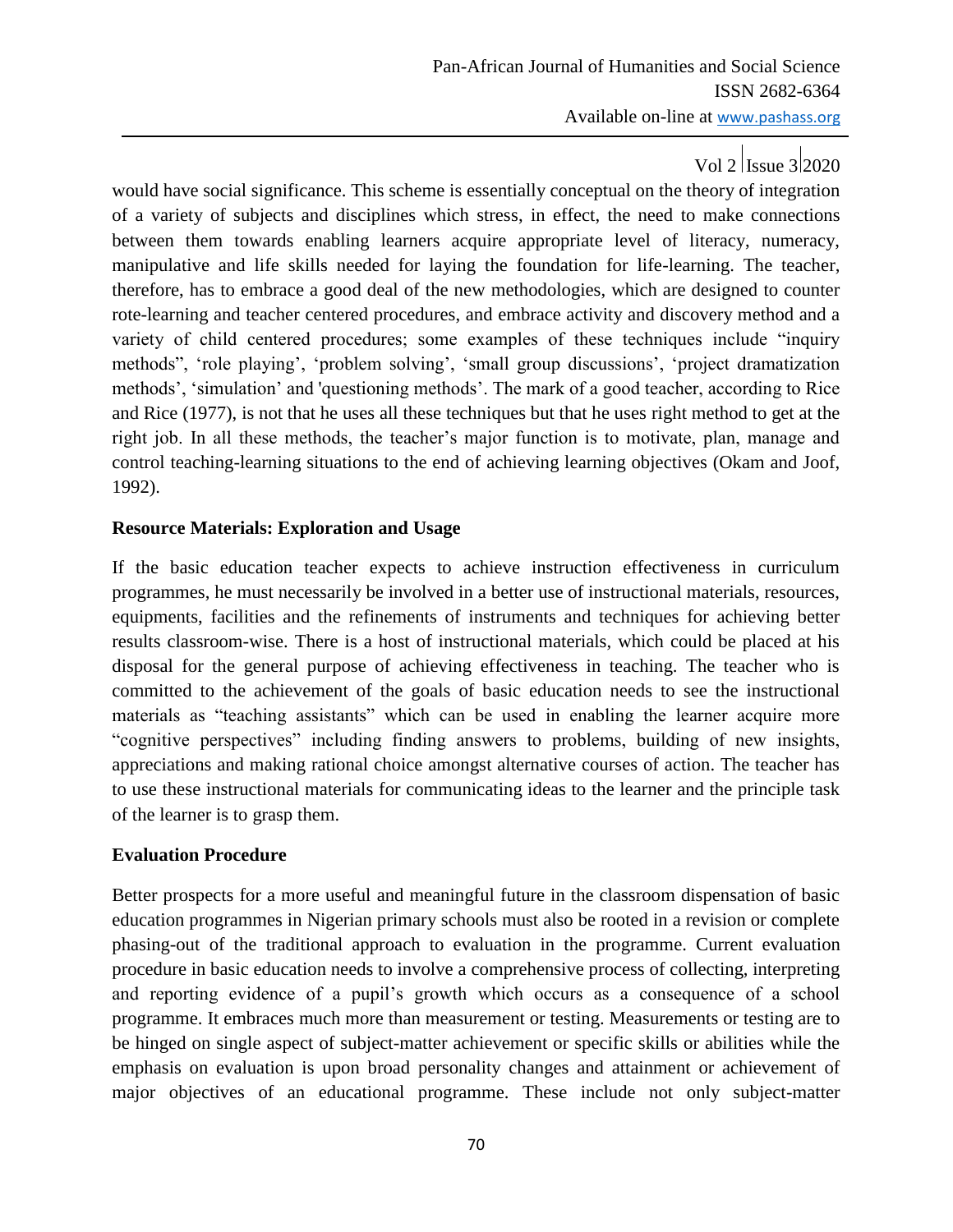achievements but also developments and or changes in attitudes, interests, ideals, ways, thinking, work habits including personal and social adaptability (Okam, 2002; Obanya, 2004 and 2007). The teacher has to device more comprehensive and systematic schemes for collecting evidence of a learner"s growth not only in cognitive achievements but also in the affective and psychomotor developments as a result of classroom exposure to basic education programmes. It has, therefore, become important for evaluators of learning outcomes in basic education to accommodate the view that the present day evaluation in classroom situations has become far more all-embracing in the sense that everything that goes on in any given teaching-learning situation is evaluated (Okam, 1992). This modern approach is designed to last for longer periods than the traditional methods because it is expected to achieve the following outcomes among others, namely: (i) a determination of the details about how learners have acquired knowledge and what they can do with this; (ii) an assessment of teachers and resources for teaching; and (iii) an evaluation of particular methods in terms of how much pupils have been able to learn and how they react to the subject-matter being taught.

The foregoing evaluative criteria have to be adhered to by the teacher if he is to create more meaningful and lasting impact amongst young learners in terms of an achievement of the objectives that prompted the classroom dispensation of basic education programmes in Nigerian primary schools. In recognition of this development, the teacher has to institute and put in-place a number of evaluation-working mechanisms in the context of basic education programmes in the framework of our primary schools. These mechanisms are spelt out as follows: (a) the evaluation programme must be an all-embracing process; this implies that all available means of collecting data bearing on pupil"s learning must be explored and utilized in the evaluation process; (b) evaluation must be goal-oriented; the need to clarify what is to be evaluated is a priority in the evaluation process; (c) evaluation needs to be a continuous process; ideally, it is expected that evaluation should be an interrelated part of all teaching- learning process involving basic education programmes; it is not something that occurs at the end of a lesson or at the termination of a school year; (d) if evaluation in basic education is to achieve comprehensiveness and effectiveness in learning programmes, it has to be a cooperative process (team evaluation) involving teachers, pupils, parents, curriculum developers and government agencies. Thus, team members, observing a young learner or pupil under varied conditions and circumstances are in a better position than a single teacher to make or pass judgments about a particular pupil.

#### **Conclusion**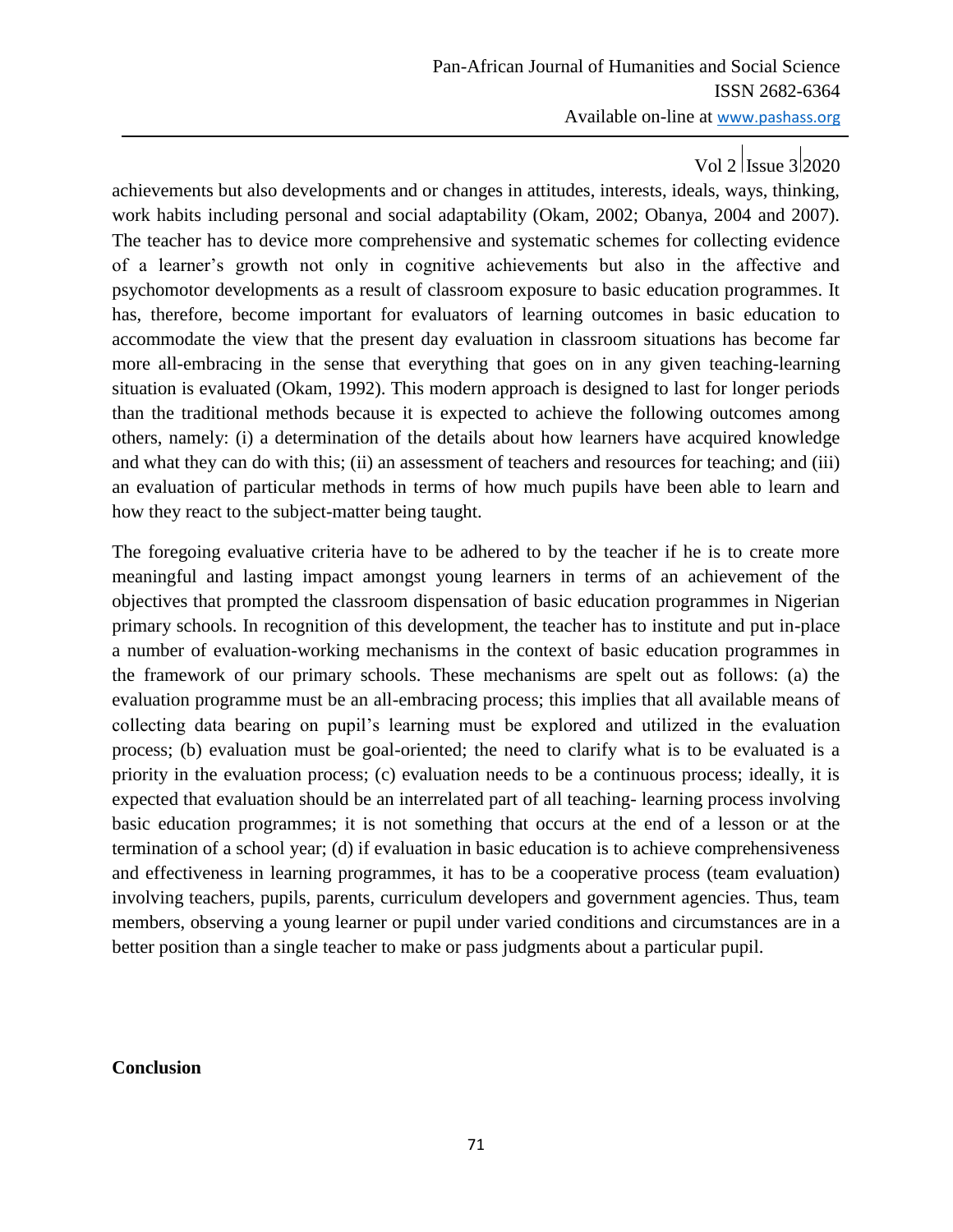In order to ensure effective implementation in the basic education scheme, as a curriculum programme in the Nigerian schools" system, we need professional teachers who must necessarily endorse and display, in practical terms, the quality assurance imperative demanded in the perspectives established in teacher production and teacher productivity in the context of the new scheme. A number of these quality assurance imperatives demand a commitment of the professional teacher of the basic education scheme in terms of an execution of the following tasks with reference to learners; (a) identifying, recognizing and promoting individual differences; (b) varying learning experiences to take care of individual differences; (c) creating opportunities for learner participation and involvement in classroom situations; (d) use of questions as instruments to challenge their intelligence and ability; (e) respect for the interests, choices and individual decisions; (f) exploring and employing guidance and counselling techniques for treating and effecting management of individual and group development; (g) providing a stimulating and conducive environment with learning opportunities through the employment of varied instructional materials; (h) execution of supervision so as to ascertain the adequacy of teaching-learning situations and techniques; (i) engagement in critical observation and study of individual children.

In order to subject themselves to the rigours of quality assurance imperatives in the context of the basic education scheme, professional teachers operating within it need to be committed to the quest for improvement and development as follows: (a) exposure to training and re-training designs and techniques so as to meet changing scientific and technological challenges; (b) identification and maximization of abilities in the interest of learners; (c) encouraging integrative and wholistic education in order to promote all-round development of learners; and (d) a commitment to consistent and continuous curriculum development to cater for different learning experiences that will appeal to the different nature and abilities of individual learners.

If the basic education programme is to succeed in Nigeria, as a foundation for life-long learning in the context of quality assurance imperatives and perspectives with reference to effective teacher production and teacher productivity, the following recommendations are made: (a) there is need for employing more qualified teachers in terms of the requisite knowledge, skills, attitudes and experience they possess; (b) teachers should be trained and retained in the use of illustration, examples, varying instructional materials, communication and human relations skills have to be embraced to enable them relate and communicate with different children in the class and the school; (c) teachers should be encouraged to obtain formal training in education technology; and (e) children should be exposed to varying experiences so as to develop inherent abilities hidden in them.

### **References**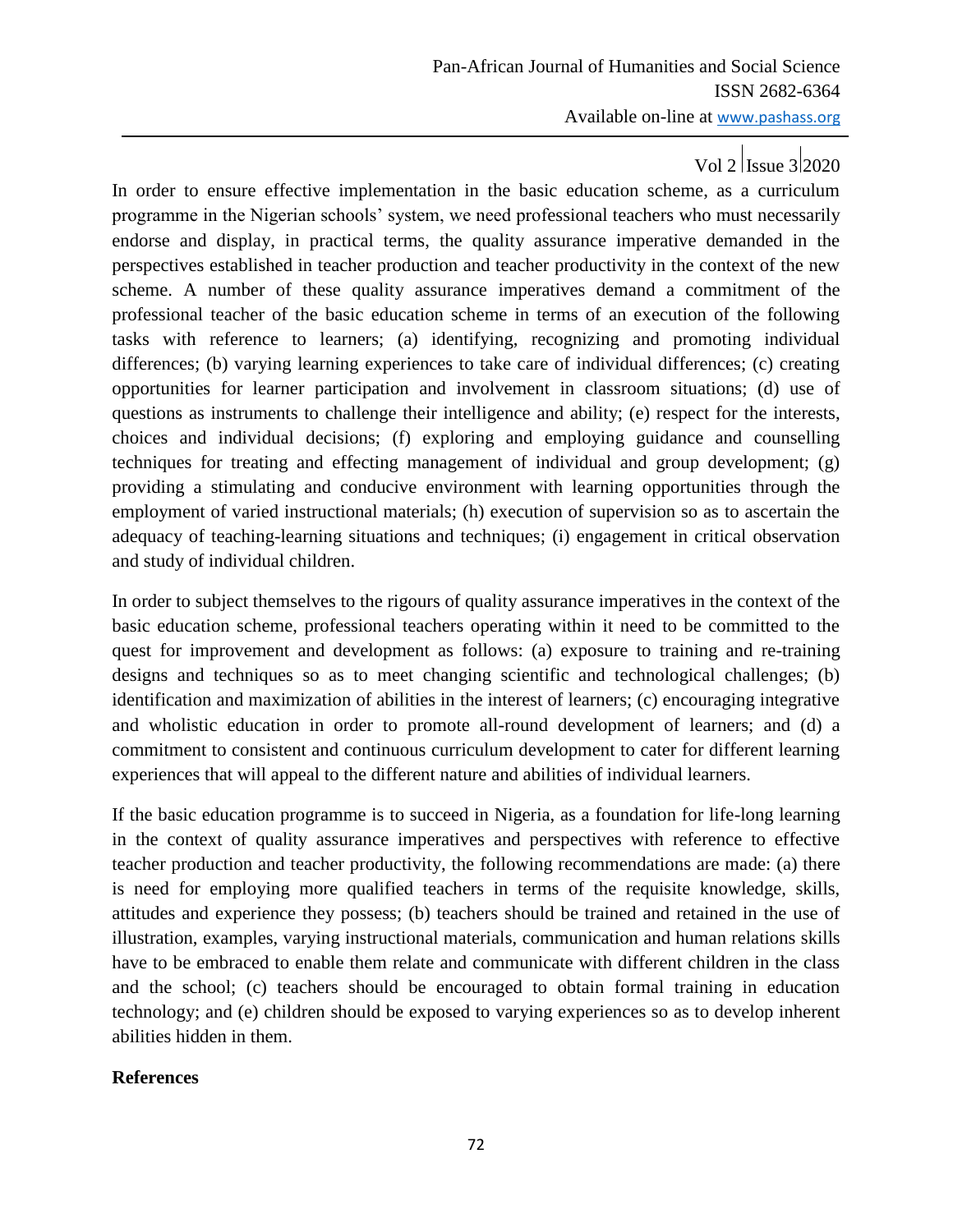Vol 2  $|$ Issue 3 $|2020$ 

Alaezi, O. (1991). *The Nigerian new school curriculum*. Jos: Ehindero (Nig.) Ltd.

- Banks, J.A. and Clegg, A.A (1977). *Teaching strategies for social studies: Inquiry, valuing and decision making.* Reading: Addison-Wesley Publishing Company.
- Bellack, A.A. (1965). What knowledge is of most worth? In W.M. Alexander (ed) *The changing secondary school curriculum*. New York: Holt, Runehart and Winston, Inc.
- Bryan, T. (1974). Integrated Studies. In Raggett, M.(ed) *Planning and Organisation: A School Based Curriculum*. London: Ward Lock Education
- Dewey, J. (1952). Education today. London: Macmillan Education Ltd.
- Engle S.H. (1977). Exploring the meaning of the social studies. In Rubin, L. (ed.) *Curriculum handbook*. Boston: Allyn and Bacon Inc.
- Fadare, G.M. (2001). The curriculum imperatives for quality Universal Education in Nigeria. Lagos: Caxton Press West Africa Ltd.
- Federal Republic of Nigeria (FRN, 2000). Implementation Blueprint for the UBE Scheme. Abuja: Federal Ministry of Education.
- Federal Republic of Nigeria (FRN, 2004). National Policy on Education, (Revised Edition). Lagos: Federal NERDC Press.
- Ibiam, J.U. (2004). Nigerian teacher education system in the primary schools in Nsukka Urban. *Nigerian Journal of Curriculum Studies* 111(2), 79-84.
- Kazi, N.P. (2000). Primary education as a base for functionality: Implications for curriculum development in Nigerian Schools, *Knowledge Review*, 2 (1), 54-61.
- Morrish, I. (1974). Education since 1800. London: George Allen and Unwin Ltd.
- Nwagwu, N. A. (1987). Thirty Years of primary school instruction in Nigeria: A critical survey. *Nigerian Educational Forum*, 10(1), 25-31.
- Nwufo, K. (2004). Contemporary Issues in primary and teacher Education, *Nigerian Journal of Curriculum Studies,* 11 (2), 160-164.
- Obanya, P. (2004). Education for the knowledge economy. Ibadan: Mosuro Publishers.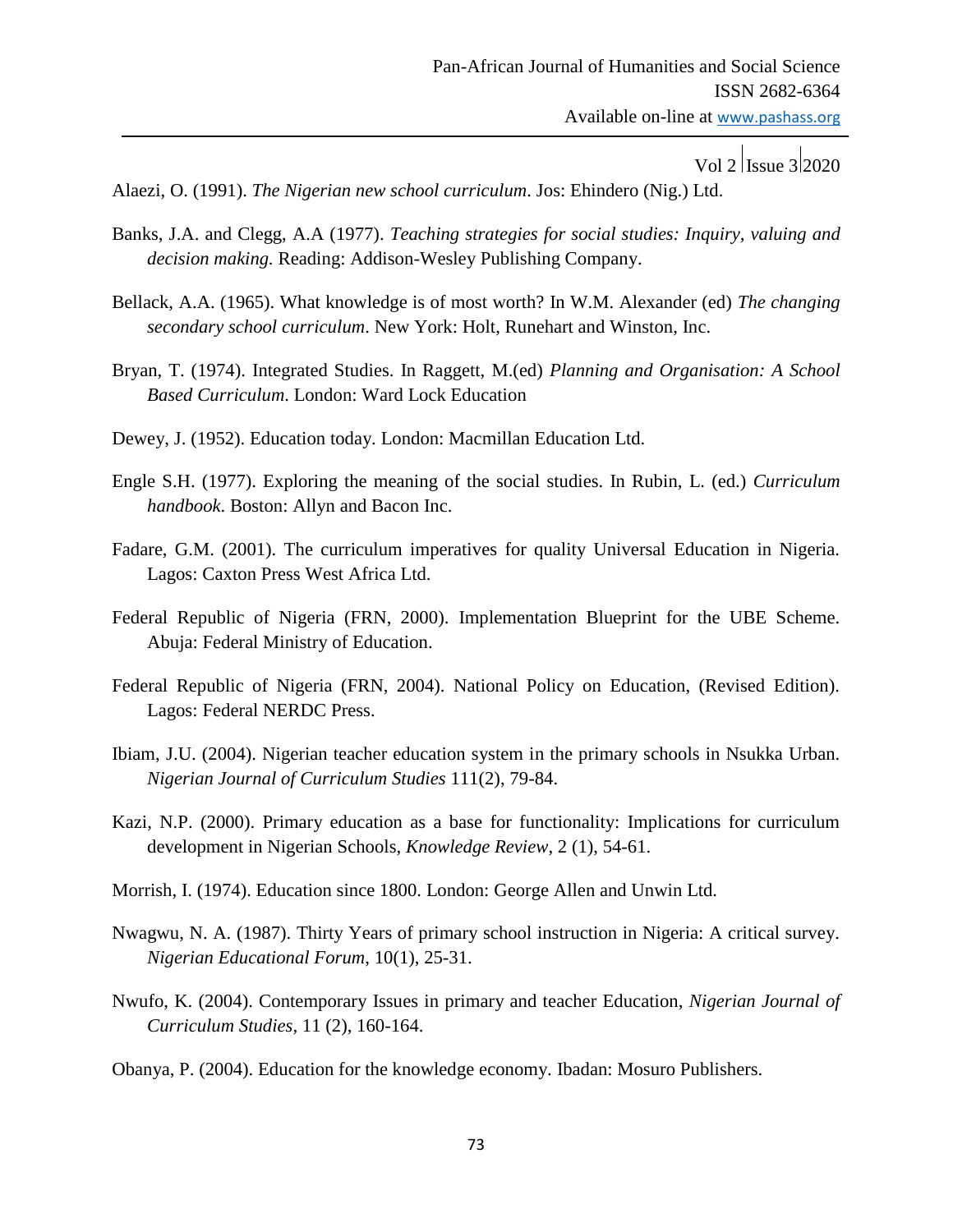Obanya, P.(2007). African education in the EFA decade. Ibadan: Mosuro Publishers.

- Okam, C.C. (1992). Coping with the challenges of citizenship education through Social Studies Programmes, Curriculum Studies Review, 1(1), 69-76.
- Okam, C.C. & Joof, G.W. (1992). The place of the social studies curriculum in the context of teachers as managers: Implications for the 6-3-3-4 system. In K. A. Meziobi (ed) *Understanding Social Studies Education in Nigeria*. Warri: Genteel Publishing Company.
- Okam, C.C. (1998). Teaching issues, insights and problems in social studies education in Nigeria. Jos: DEKA Publishers.
- Okam, C.C. (2002). Reading in new developments in Nigerian education: Issues and Insights. (a collection of curriculum papers). Jos: Deka Publication.
- Okam, C.C. (2005). Democracy and citizenship. *Nigerian Journal of social studies* 5(2) 67-77.
- Okam. C.C. and Mang, L, G. (2007). Exploring the curriculum design intrinsic in basic education for attaining quality assurance Imperatives in Teacher Education in *Nigeria, Nigerian Journal of Curriculum Studies*, 15 (2), 69-78.
- Okam, C.C. and Bozimo, G.O. (2000). Improving the pedagogical skills of the 21st Century Nigerian primary school social studies teacher, In C.O. Akinmade, et al. (eds.). *Improving Teacher Education in 21st Century Nigeria: Challenges and Strategies.* Department of Arts and Social Science Education, Faculty of Education, University of Jos.
- Okam, C.C. and Abdullahi, D. (2011). Curriculum development and the challenges of Basic Education: The task of the teacher in Nigerian primary schools. *Jigawa Journal of Education* 1, 1,36-44.
- Okobiah O.S. (1985), The New National Policy on Education and the development of the social studies curriculum for the Nigerian secondary schools, *Nigerian Journal of Curriculum Studies*, 2(2), 66-77.
- Orubite, A.K. (2004). The Monitoring of Learning Achievement (MLA) Project: Implications for human resources development at the primary education level in Nigeria, *Nigerian Journal of Curriculum Studies*, 11 (2), 121-127.
- Pring, R. (1971). Curriculum Integration, London: Open Books Publishing Limited.